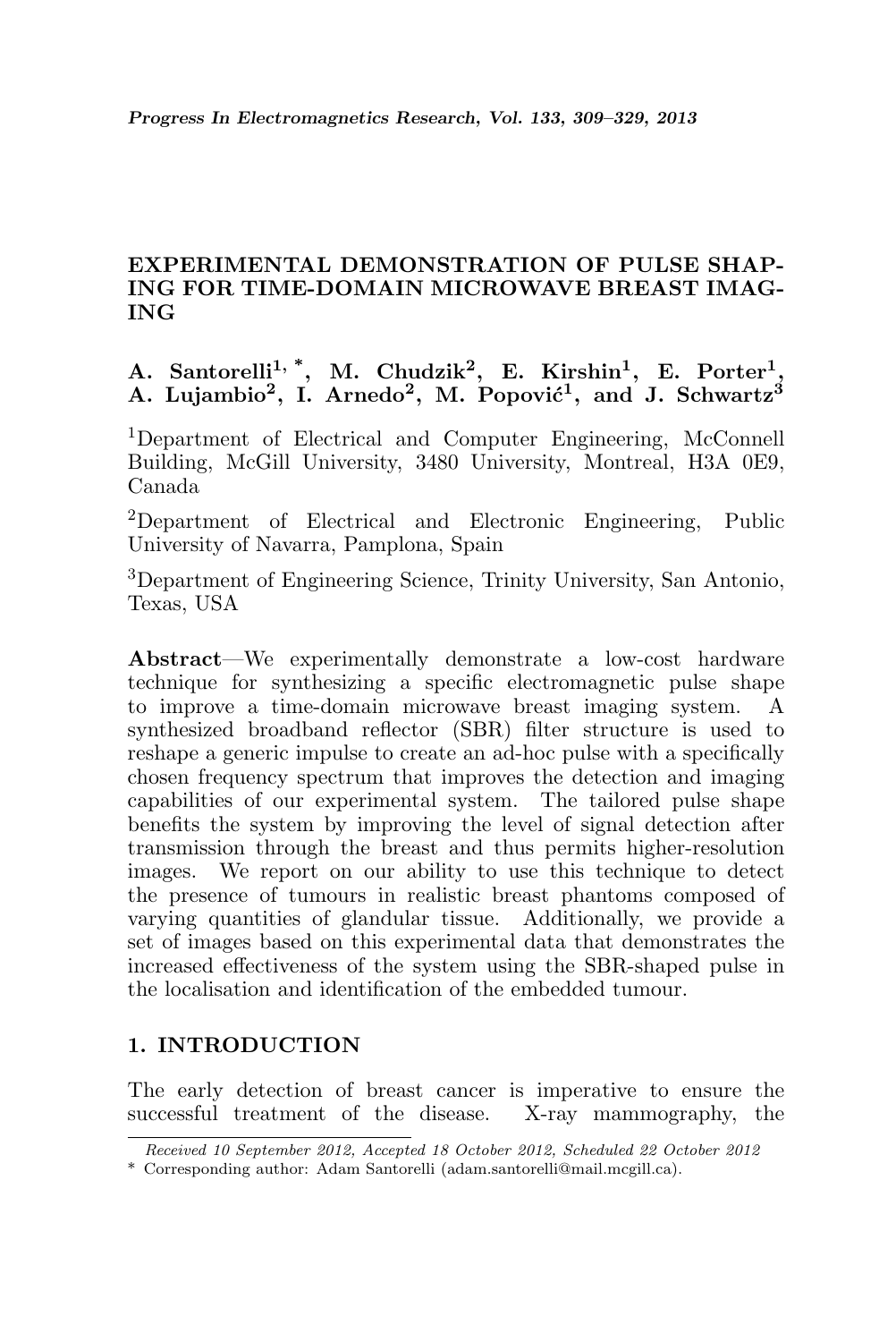most commonly employed early-stage detection technique, has several drawbacks: it exposes patients to ionizing radiation, the exam requires the uncomfortable compression of the breast, it has difficulty imaging the breasts of young women, and it suffers from a high rate of falsepositives [1]. The search for complementary imaging modalities that address these issues is of great interest. Microwave imaging techniques have shown promise as an early-stage breast cancer detection modality. The illumination of the breast with microwaves allows the presence of small tumours to be detected [2]. Several experimental systems have been previously designed in order to investigate the feasibility of the technique [3–6]. The majority of these systems [3–5] focus on frequency-domain analysis using a network analyser to record data. We have previously reported the design of an experimental system that makes use of time-domain measurements [6].

This paper focuses on the most recent hardware improvements made to the experimental system first presented in [6], and explores how these changes impact tumour detection and localisation. Using a synthesized microstrip transmission line filter we are able to reshape a generic electromagnetic impulse into a specific waveform. The benefits of this technique are two-fold: i) we are able to create a specific waveform whose time-and-frequency characteristics are optimized for the system antenna in order to maximize the useful launched power into the breast, and ii) we do so without requiring expensive GHzband arbitrary waveform generator instrumentation, instead using an inexpensive and planar pulse-shaping filter that could be integrated onto the surface of the detection radome. Additionally, unlike our previous analyses [6, 7], in which we focused on a selected subset of antenna arrangements to demonstrate the feasibility of tumour detection using our system, we now collect data from the entire antenna array which allows us to rapidly reconstruct an image of the breast phantom. We present time-domain analysis of this newly designed experimental system, and assess its improvement on the detection and localisation of tumours in life-like tissue phantoms in comparison to the system presented in [7].

### 2. BACKGROUND

The illumination of the breast with electromagnetic waves in the microwave frequency band serves to identify differences in the electrical properties of the breast tissues, which are the cause of non-uniform scattering. More specifically, the reported contrast between malignant and healthy breast tissues [2] can result in a strong and detectable local scattering effect. Detection of scattered waves through the tissues is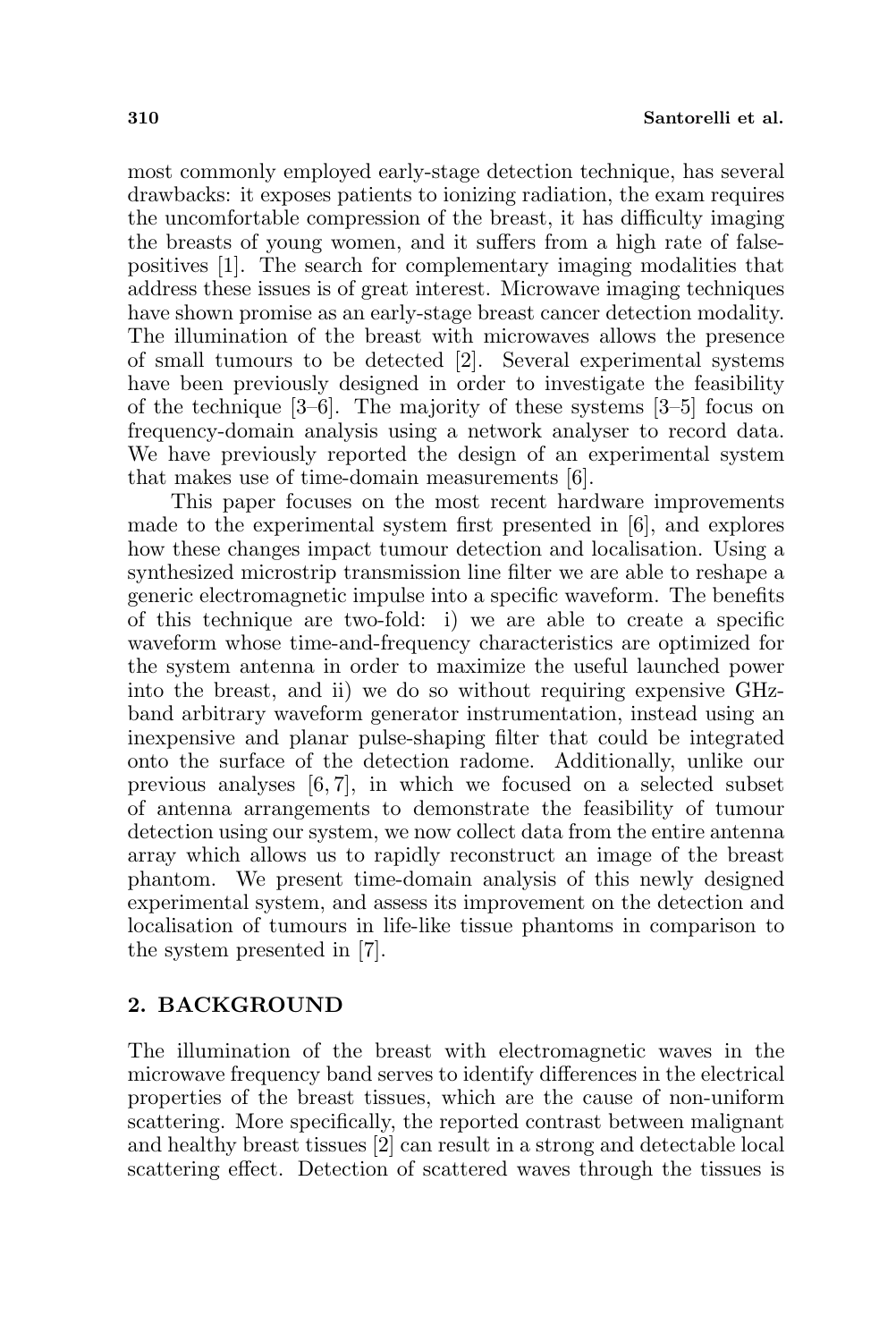made possible by the relatively low-loss nature of the breast tissue at microwave frequencies; hence, the recovered signals can be used for imaging purposes.

In [6] we presented an experimental time-domain system using an impulse generator to excite a wideband antenna. The pulse created from this generator was a simple, unipolar voltage impulse  $(-7.5 V,$ 70 ps half-maximum width) that was not matched to our antenna's spectral bandpassing profile and had the majority of its signal content at DC. This mismatch caused a large amount of otherwise useful transmission power to be lost right at the transmit antenna.

Rather than acquiring expensive active pulse-synthesizing hardware or employing a generic microwave bandpass filter for the antenna's basic bandwidth, we noted that recent literature [8–10] has demonstrated the possibility to design a passive, planar microwave filter with an arbitrary frequency response, to reshape a generic impulse into a desired target pulse. The synthesis method presented in [8] provides an exact analytical solution for converting a target frequency response into a physical profile for the dimensions of a transmission line. The synthesis technique resulted from a line of research into electromagnetic bandgap structures and is based on perturbing the physical shape of a microwave transmission line. Following the procedures developed in [8–10], and knowing a priori the shape of the original available impulse and the frequency response of the transmitting antenna, it is possible to determine the optimal frequency response of the microstrip line to be fabricated. We refer to this fabricated microstrip line as a synthesized broadband reflector (SBR) because the resulting filter is reflective rather than transmissive (i.e., the resulting target pulse is collected upon reflection backwards through the filter's input port).

Our purpose in choosing to use a hardware approach (as opposed to software-based programmable pulse generators) is primarily because, while the state of the technology is still in flux, integrating arbitrary pulse-synthesis in the GHz spectrum is comparatively more costly. Fabricating an SBR (nothing more than metal trace on dielectric) to passively synthesize a target waveform is much cheaper than acquiring a commercial arbitrary waveform generator in the GHz frequency range. Additionally, one can envision future microwave imaging systems that are conformal in nature in which the system is designed to adhere to the contour of the breast. The potential exists to have this pulse shaping circuitry directly integrated into the conformal measurement device by implementing the microstrip as a contour-mapped structure.

The signals detected after transmission through the breast phantom with the original (generic impulse) system were weak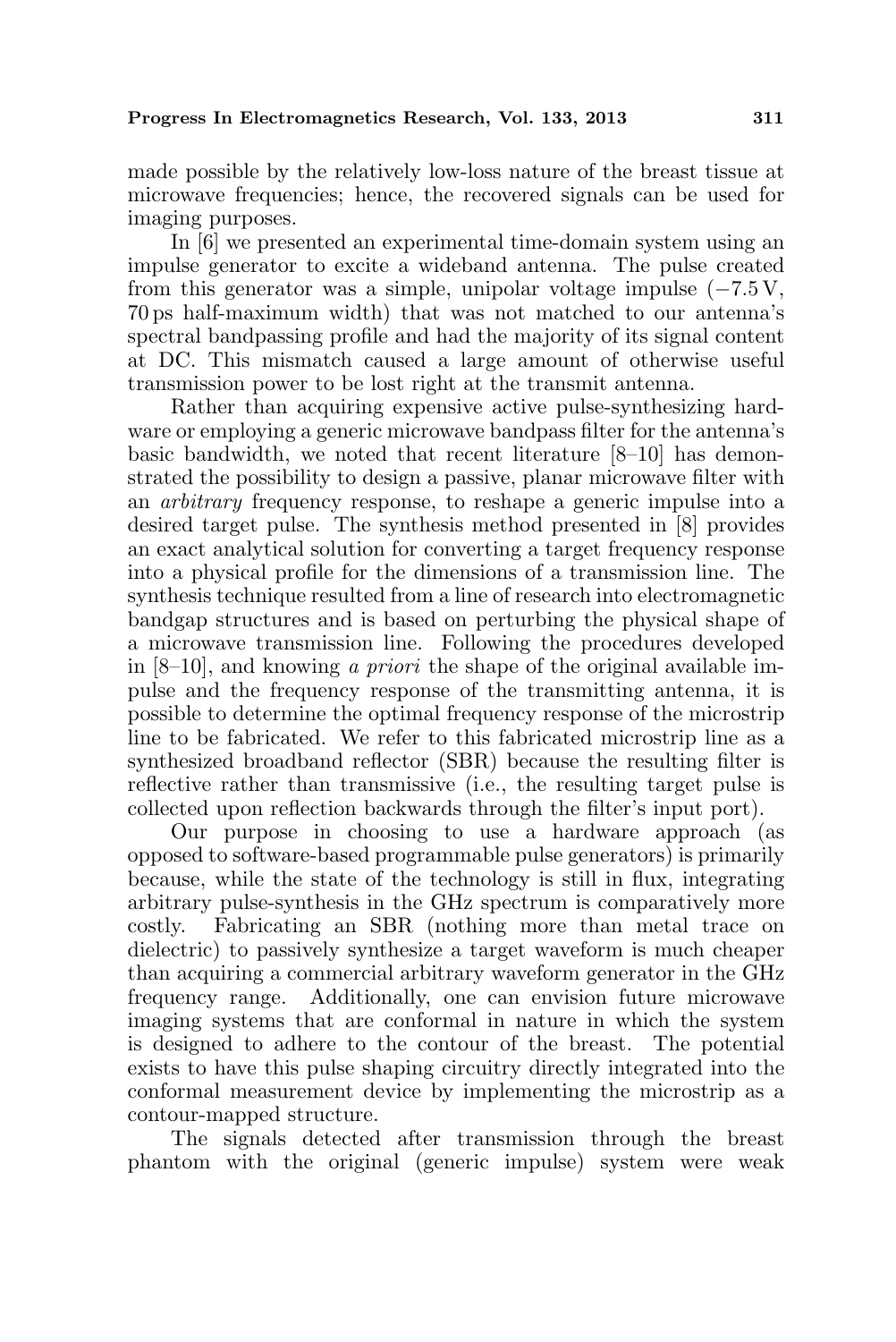in amplitude due to their inefficient matching with the antenna, resulting in detected signals close to the noise floor of the detection instrument, which made post-processing to distinguish the tumour from surrounding tissues more difficult. The goal of the modified experimental system that incorporates the SBR is to improve the tumour response by increasing the strength and coherence of the signal detected after transmission through the breast tissue by pre-shaping the transmit pulse's frequency content in a pre-established band of interest with a higher coherent time evolution (target pulse shape). Furthermore, this approach avoids the undesirable transmission of unnecessary energy in the lower frequency range, which has an impact on the maximum input power that can be safely delivered to the breast. At low frequencies (i.e., sub-GHz) the maximum amount of energy that can be safely deposited into human tissue, based on safety standards established by the IEEE, is much lower than for GHz frequencies (for example, the maximum permissible power exposure at 300 MHz is a tenth of that at 3 GHz [11]). Using a generic low-frequency input pulse places more strict safety limits on the maximum input power that we are able to use in our system.

We have previously investigated the ability of a time-domain system to detect the presence of tumours in various life-like tissue phantoms with the use of several antenna orientations [6, 7]. The analysis presented in this paper is based on the integration of a SBR within the current system design in order to improve signal transmission and tumour detection within these tissue-mimicking phantoms. This work is focused on identifying whether or not this integration of the SBR pulse-shaping system improves the system's ability to detect a difference between a healthy breast and the same breast with a tumour present.

With an antenna array consisting of twelve co-polarized antennas arranged and placed in a hemispherical radome, we are able to collect 132 signals in a multi-static radar arrangement. We contrast the ability of the system in [7] and the improved system to detect the presence of tumours in a set of breast phantoms varying from a purely adipose hemispherical tissue phantom to complex, irregularly shaped phantoms with up to 80% glandular content. We demonstrate here that our lowcost approach to pulse-shaping allows us to create a higher-resolution image of the breast phantom and improves localisation of the embedded tumour.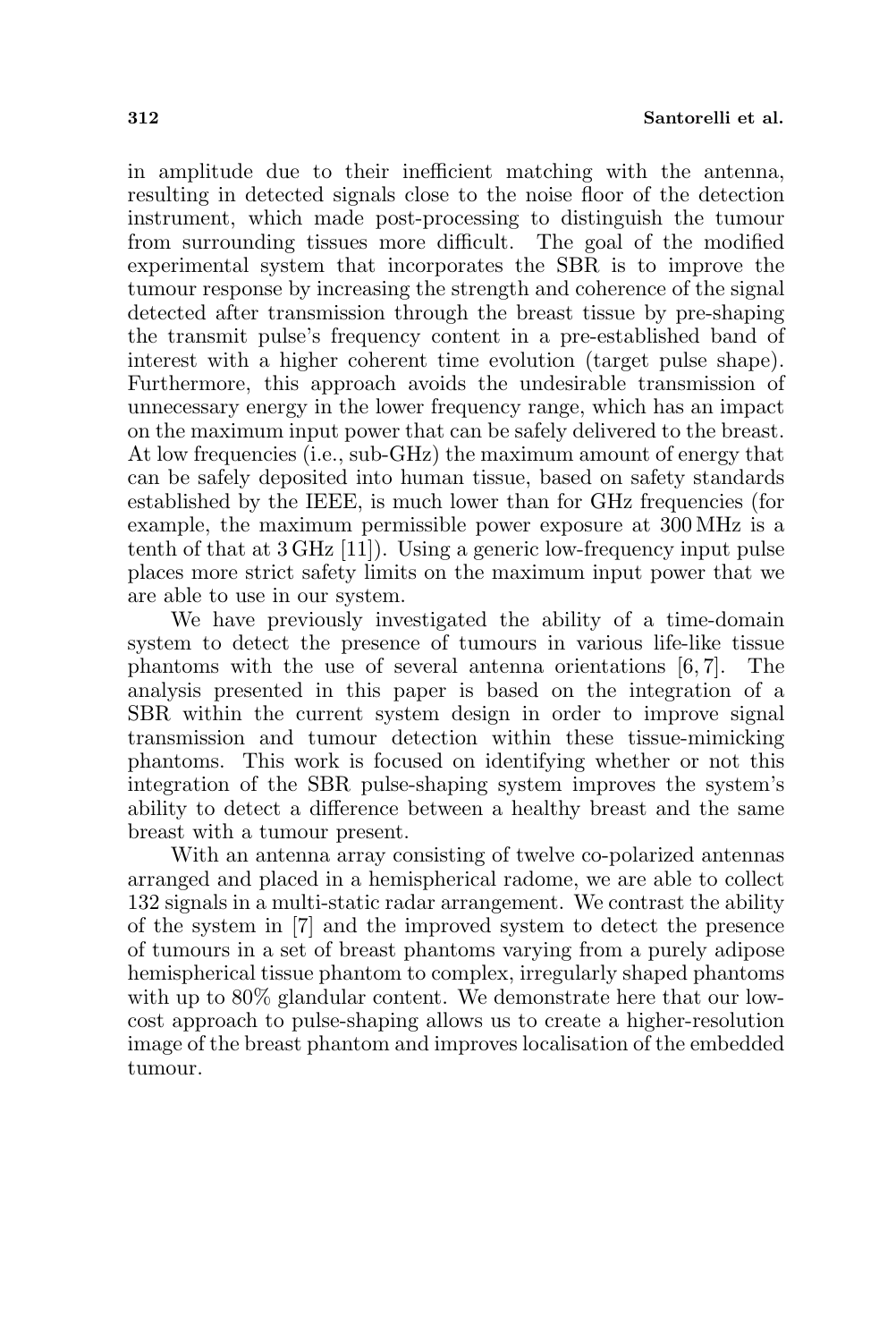# 3. EXPERIMENTAL SYSTEM

The following section provides details regarding the individual components that make up the experimental system and is broken into four subsections. The first subsection reviews the methods the authors followed in order to create life-like breast phantoms. The second subsection provides a brief synopsis of the initial experimental system, first developed in [6], and the respective components that make up the system. We then present a characterization of the SBR device, detailing the design decisions made in the pre-fabrication process and comparing its theoretical and experimental performance. The final subsection discusses the implementation of the pulse shaping device within the microwave imaging system, the additional components required, as well as a comparison, in both the time- and frequencydomain, of the newly formed pulse with the generic impulse.

### 3.1. Tissue Phantoms

The breast phantoms have been constructed to realistically mimic life-like tissue. This is accomplished by creating breast phantoms with electric properties, both permittivity and conductivity, similar to those of the tissues that make up the breast anatomy. We previously outlined a procedure to create these breast phantoms from readilyavailable chemicals [12]. This procedure allows us to create tissue phantoms that closely mimic the various tissues composing the human breast, including skin, fat, gland, and tumour phantoms. Recently, we have adapted this methodology to create irregularly shaped breast



Figure 1. An example of the heterogeneous breast phantoms. (a) A photograph of the 2-mm skin layer and the conical gland structures embedded inside the phantom. (b) An example of the realistically shaped breast phantom, exterior only.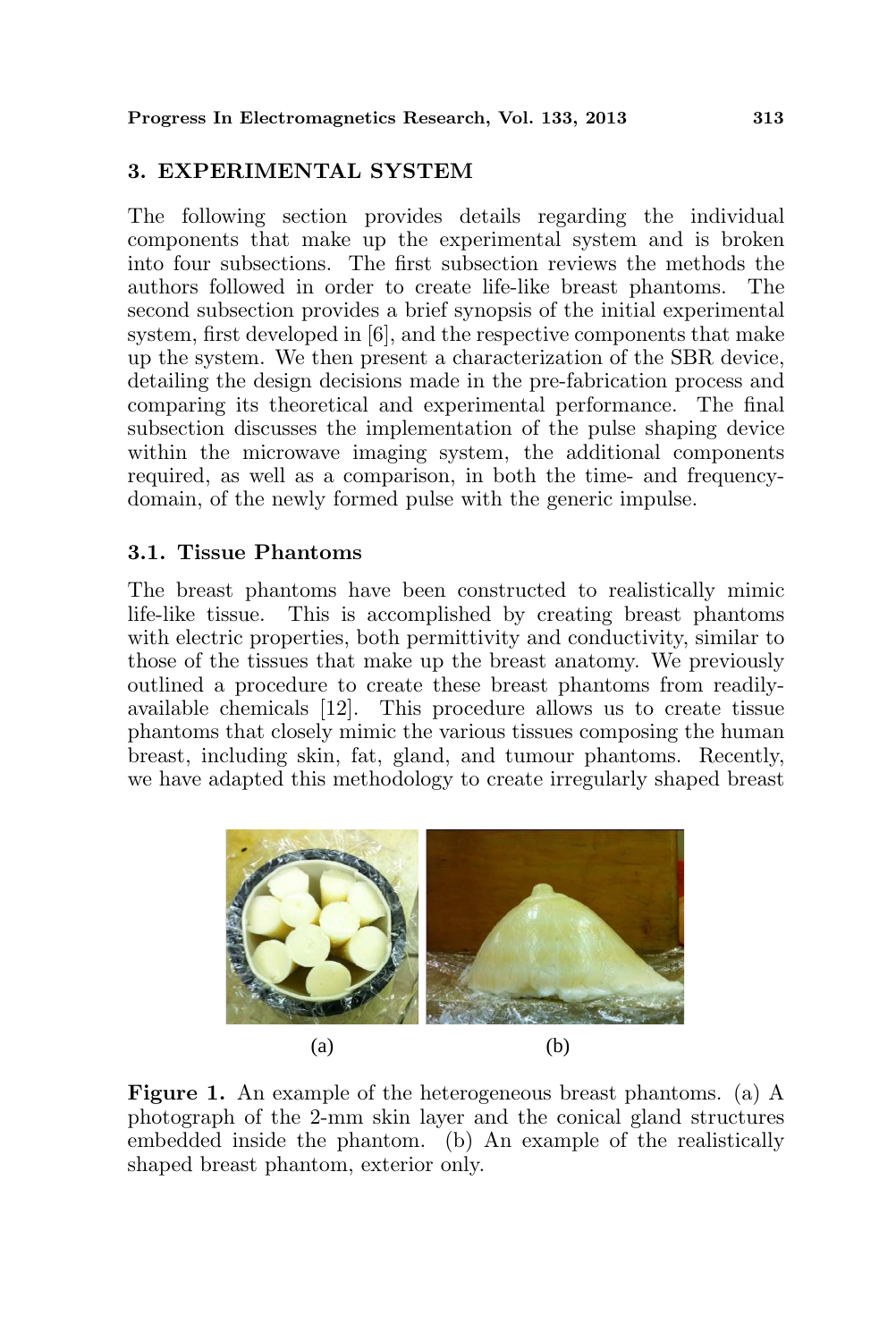phantoms [13], as well as modelling the glandular tissue by a discrete number of cones [14]. This creates an inhomogeneous breast phantom that closely mimics the structure of a real human breast. The glandular tissue is arranged by choosing a discrete number of cones to be embedded within the fatty tissue. An example of these recently developed phantoms is shown in Figure 1.

## 3.2. Initial System Description

The initial time-domain system presented in [6] uses a generic impulse generator (Picosecond Pulse Labs Impulse Generator Model 3600) to create a 70 ps full-width at half-maximum Gaussian pulse with −7.5 V amplitude. A clock (Tektronix gigaBERT 1400 generator) operating at 250 MHz is used to both drive the impulse generator (controlling the repetition rate of the input pulse) and to trigger the oscilloscope used for detection (Pico Technology PC Oscilloscope 9201). In [7] we discussed the presence of an overlap in the received signals due to consecutive pulses being too close together, thus to avoid this scenario we adjusted the clock to operate at a modest pulse repetition rate of 25 MHz.

A hemispherical dielectric of alumina  $(Al_2O_3)$ ,  $\varepsilon_r = 9.6$ , forms the radome used to provide a rigid housing structure for both the antennas and the breast phantoms. The purpose of the radome is twofold: i) to improve antenna performance by providing better matching at the antenna launch, and ii) to ensure that the antennas are always in the same position relative to each other and the breast phantom.

The radome consists of 16 antenna slots organized into equally



Figure 2. (a) A photograph of the fabricated radome, and (b) a simple schematic depicting the 12 co-polarized slots and their location with respect to the radome surface.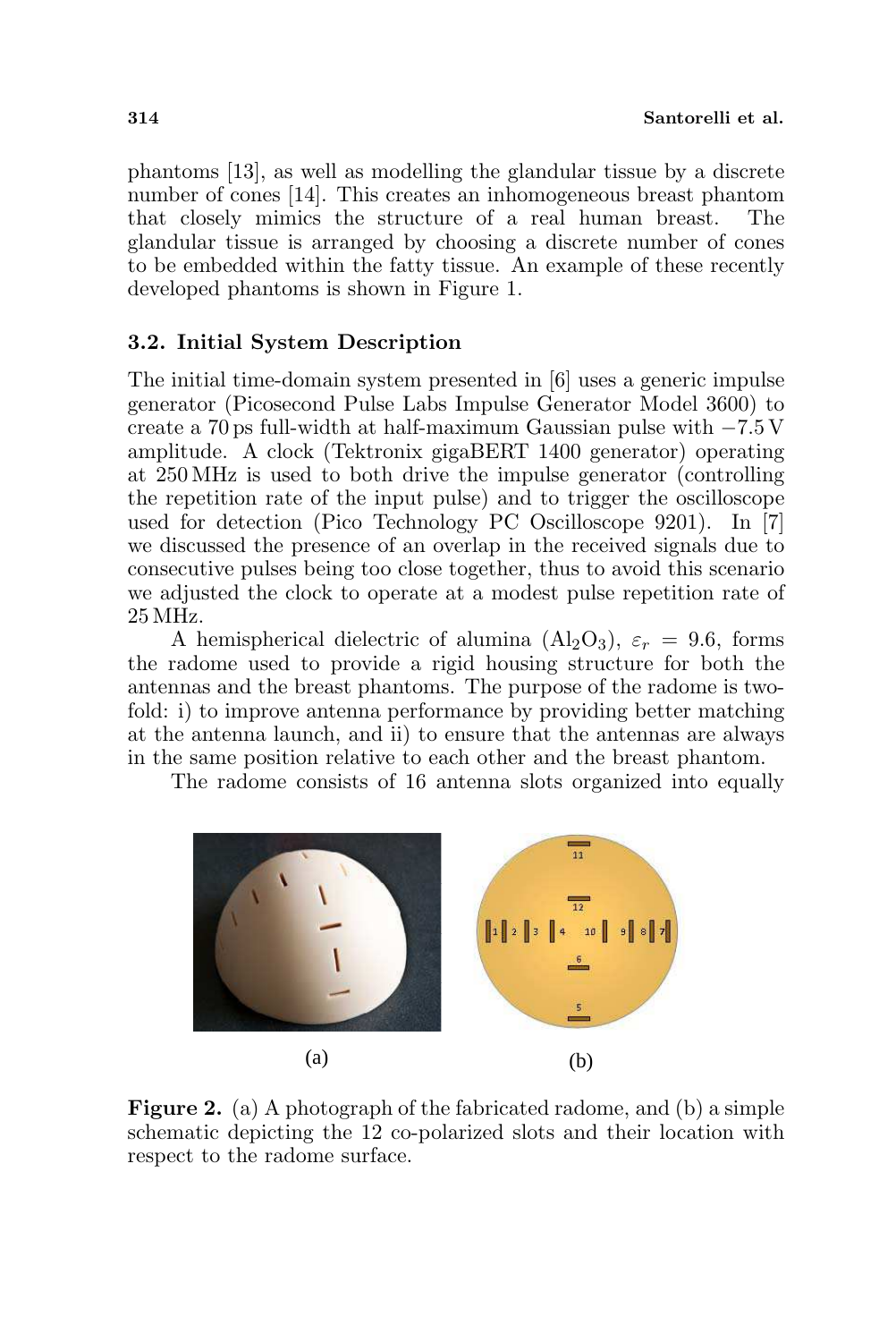spaced quadrants (separated by 90<sup>°</sup>), each containing four slots. The radome can be thought of as a  $4 \times 4$  grid. Each of the four slots in a quadrant is equally separated by  $18°$  on an  $8.5 \text{ cm}$  radius. In two of the quadrants all four slots are oriented parallel to both each other and the open face of the radome; in the two other quadrants each alternating slot is oriented perpendicular to the previous slot. We refer to the slots that are parallel to the open face of the radome as the co-polarized slots. The slots oriented perpendicular to the copolarized slots are referred to as being cross-polarized. In total, there are 12 co-polarized and 4 cross-polarized antenna slots. This design was chosen as initially it was uncertain whether antennas arranged in a co-polarized or cross-polarized fashion would be more useful for detection purposes. However, our early tests revealed that use of only the co-polarized responses provided the most successful tumour detection [6], thus we chose to focus solely on the co-polarized antennas. A photograph of the fabricated radome, as well as a schematic drawing of the radome with the 12 co-polarized antennas labelled, is shown in Figure 2.

The antenna used in this experimental system is a Traveling Wave Tapered and Loaded Transmission Line Antenna (TWTLTLA) [15], specifically designed for microwave imaging of the breast. It is a compact,  $0.635 \times 12 \times 18$  mm<sup>3</sup>, wideband antenna that has been tailored for optimum performance when placed in a medium with dielectric properties similar to that of adipose breast tissue ( $\varepsilon_r \approx 9$ ). An  $S_{11}$ 



**Figure 3.** A plot of the  $S_{11}$  of the antenna embedded within the radome. At low frequencies the antenna is reflecting rather than transmitting much of the incident power. The inset is a photograph of the fabricated antenna.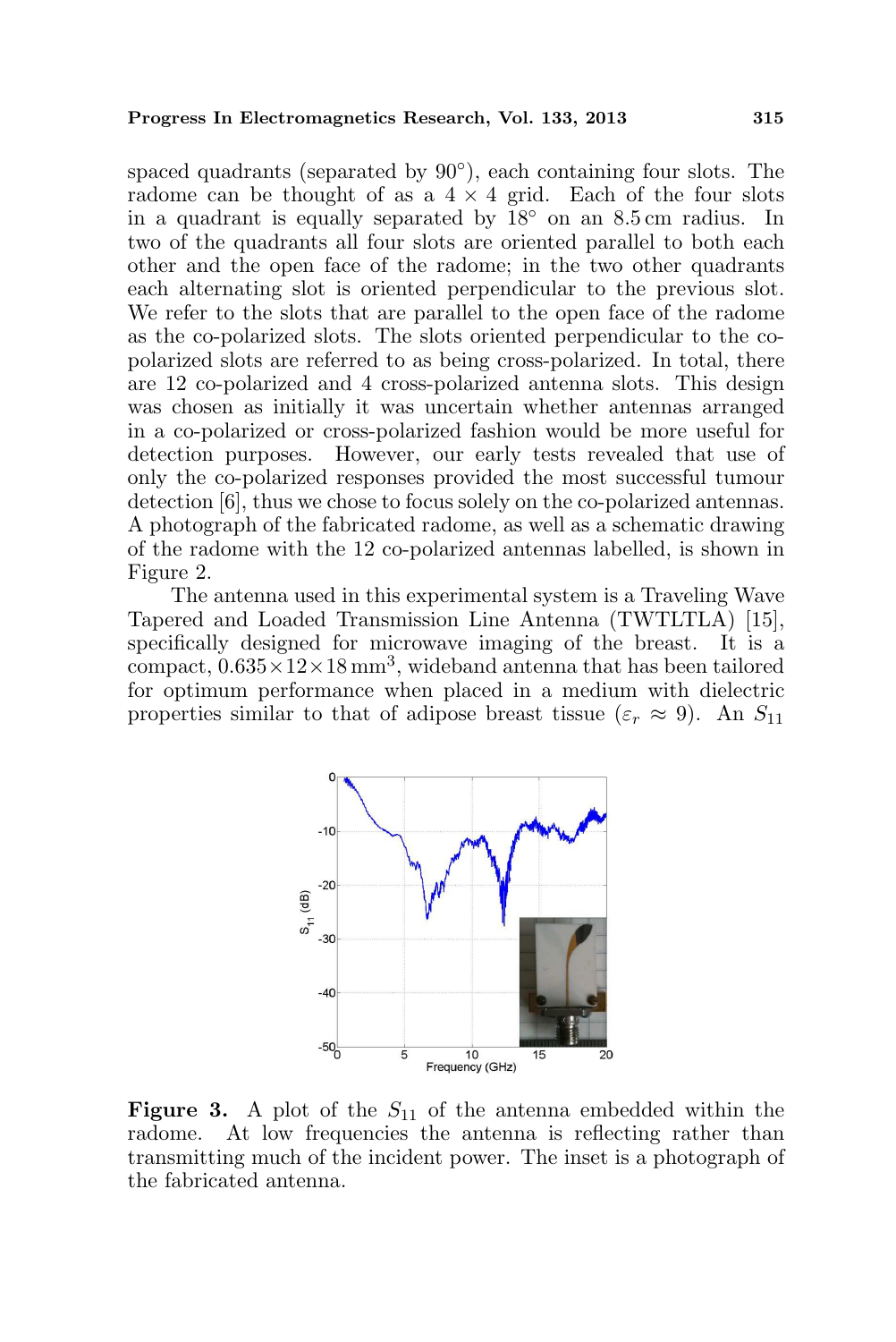316 Santorelli et al.

(reflection vs. frequency) plot for the antenna embedded in the radome is presented in Figure 3 along with an inset image of the fabricated antenna. From approximately 3–12 GHz, the  $S_{11}$  of the antenna is below −10 dB, signifying that no more than 10% of the incident power will be reflected at the transmit antenna input. At frequencies below 2 GHz the antenna exhibits an  $S_{11}$  in excess of  $-5$  dB; in this region, the antenna reflects significant power.

## 3.3. Pulse Shaping and the SBR Structure

We choose to implement the SBR in microstrip technology, a popular transmission line format in which a single conductor trace runs above a ground plane on a dielectric substrate [16]. The profile of the width of the conductive trace is directly related to its frequency response. Knowing the expected input to the microstrip and the desired output, the methods of [8–10] dictate the shape of the microstrip to transform the input pulse into the target.

The SBR was fabricated on a RO3010 microwave substrate  $(\varepsilon_r = 10.2)$ . A photograph of the fabricated SBR is shown below in Figure 4. The device is compact, measuring 2.9 cm wide, 14.3 cm long, and 1.27 mm thick (excluding the 1.9 cm thick connectors used for this discrete prototype), and the secondary port of the device (right of image) is terminated with a  $50\Omega$  broadband load to match the resistance of the conductive strip at the terminal to reduce unwanted reflections from the termination.

The SBR was designed such that the newly reshaped pulse contains most of its energy in the 2–4 GHz range. This decision was made based on a trade-off between optimized antenna performance and the lossy nature of the breast at high frequencies. At frequencies below 2 GHz, not only is the antenna generally reflective rather than transmissive  $(S_{11} > -5 \text{ dB} [15])$ , but also the signals in these low



Figure 4. A photograph of the fabricated SBR structure. The dimensions of the device are  $2.9 \text{ cm} \times 14.3 \text{ cm}$ . The thickness of the SBR prototype is limited by the thickness of the SMA connector, however in an integrated and planar system this could be avoided by conformally placing the SBR (co-located with the antenna) on the radome.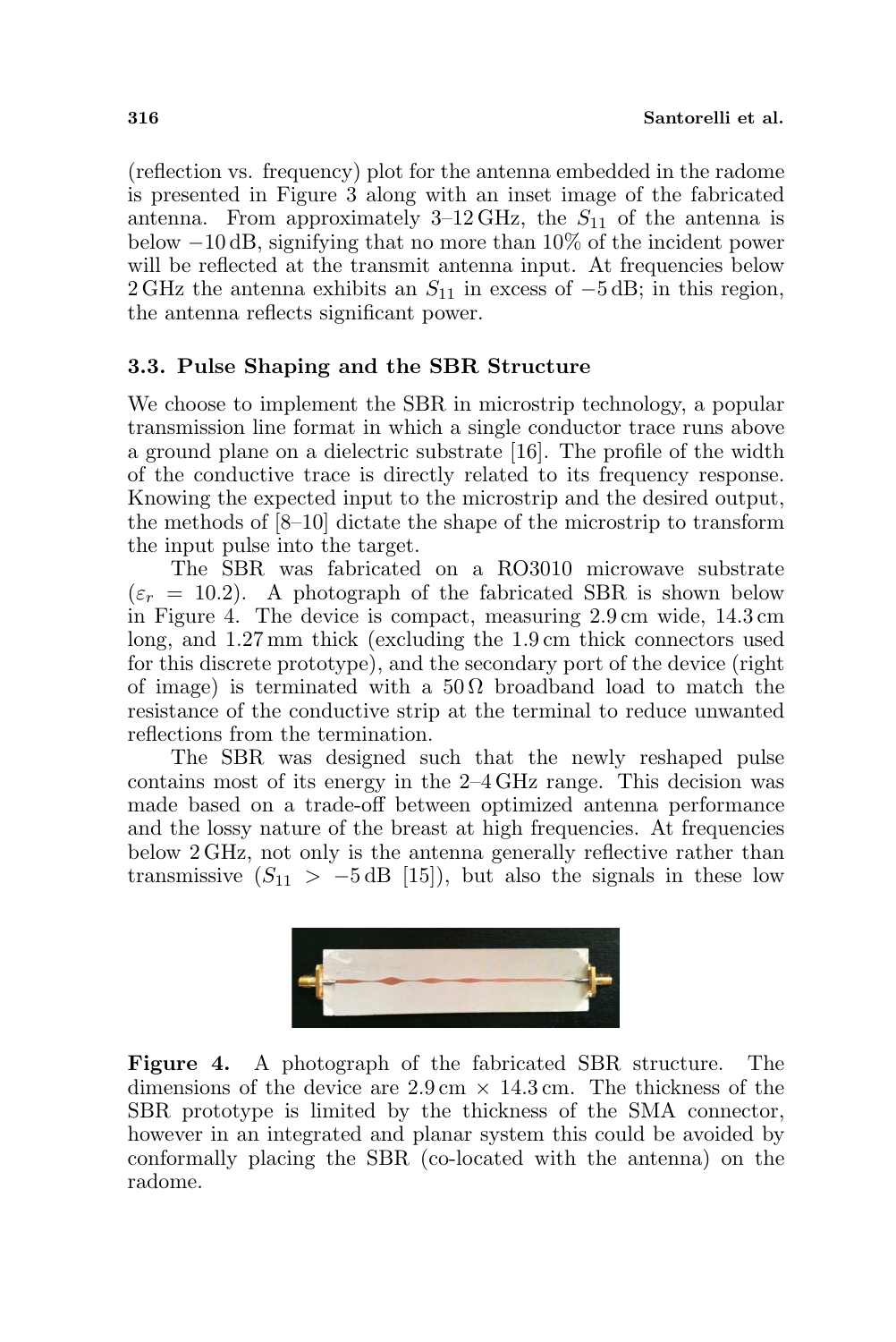frequencies can be detrimental to tumour detection as they undergo minimal attenuation. The reason low attenuation is a concern is that this can lead to multiple signal reflections within the breast that are picked up at the receiver, thereby clouding the received signals. Conversely, signal content at frequencies higher than 4 GHz experience too much attenuation overall as they pass through breast tissues to make discrimination from noise feasible at our detector. The 2–4 GHz range represents a "sweet spot" range between these effects.

The SBR is a reflection mode device; the input and output are at the same terminal of the device. The frequencies that make up the target pulse shape are reflected by the SBR, amplified, and launched from the antenna. A comparison plot of the target  $S_{11}$  for the desired frequency response, simulated (using Agilent ADS Momentum software), and ultimately measured from the fabricated SBR using a vector network analyser (VNA, Agilent 8703B Lightwave Component Analyzer), is shown below in Figure 5. The SBR has been designed to fully satisfy the target shown in Figure 5, keeping the main part of the energy coherently reflected in the 2–4 GHz range. From the comparison in Figure 5, the fabricated SBR performs well and is in agreement with both the target spectrum and the simulated data. The ripples that appear in the  $S_{11}$  plot for the fabricated device can be attributed to the non-ideal impedance matching that occurs at the two ports of the SBR filter; there are slight impedance differences at the connection between the VNA and the input port of the SBR, as well as the broadband  $50 \Omega$ load and the secondary port of the SBR.



**Figure 5.** A comparison of the spectrum of the reflected power  $(S_{11})$ of the SBR between the desired target spectrum, the simulation results, and the fabricated device.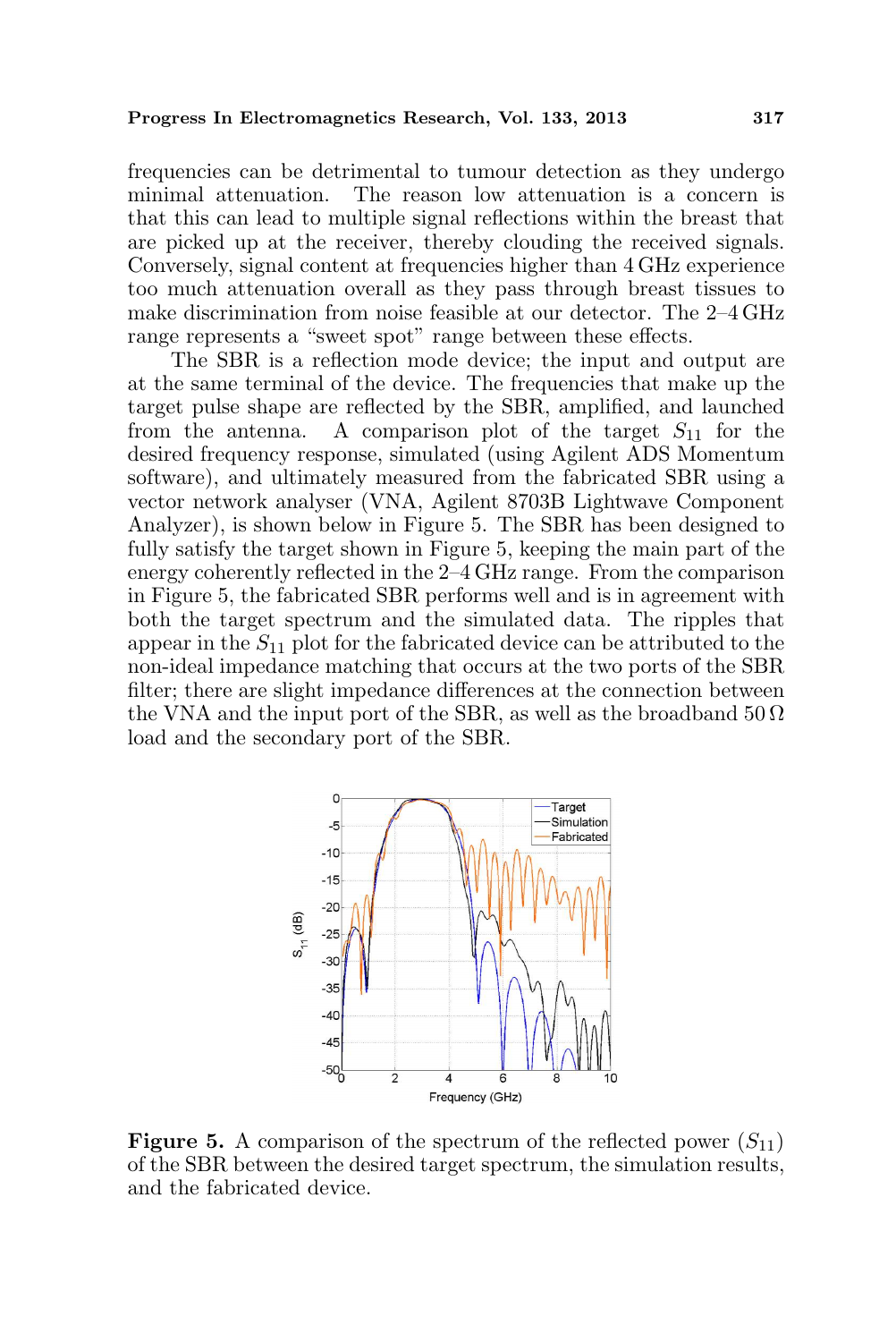#### 3.4. System Design and Implementation

It is straightforward to analyze the effect of the presence of the SBR filter in the system. As per the system described in  $[6, 7]$  a  $25 \text{ MHz}$ clock drives the impulse generator, which creates an input impulse train. The impulse is routed to the SBR and back via a directional coupler (Pulsar CS06-09 436/9, 2–8 GHz, with 6 dB coupling loss and 0.5 dB insertion loss) and is passed to a broadband amplifier before launch. The reshaped pulse now contains only the desired spectrum; hence, we can amplify the signal before it is transmitted into the breast. Such amplification would not be as helpful with a generic impulse since we would be increasing the power only to have it reflected or lost at the transmit antenna. The amplifier (Mini-Circuits ZVE-3W-83+, 2–8 GHz operating range, +35 dB gain, max. output power 33 dBm) is used to compensate for additional losses incurred by signal transmission through the directional coupler, as well as those due to the SBR. In order to ensure that we do not exceed the power limits for linear operation of the amplifier (since our newly formed pulse has a peak power of 6 dBm), we used a broadband attenuator (−9 dB, not shown) prior to amplification. The transmitted signal scatters at various points of electromagnetic discontinuity within the breast and is collected by receiving antennas at different locations, which are then recorded for post-processing using the oscilloscope. A block diagram of the system is depicted below in Figure 6.



Figure 6. A high-level depiction of the complete experimental setup. The setup includes a clock to drive the pulse generator, a directional coupler to route the signal from the SBR structure towards the antenna, a radome to house the antennas and the breast phantom, and an oscilloscope to record the time-domain data.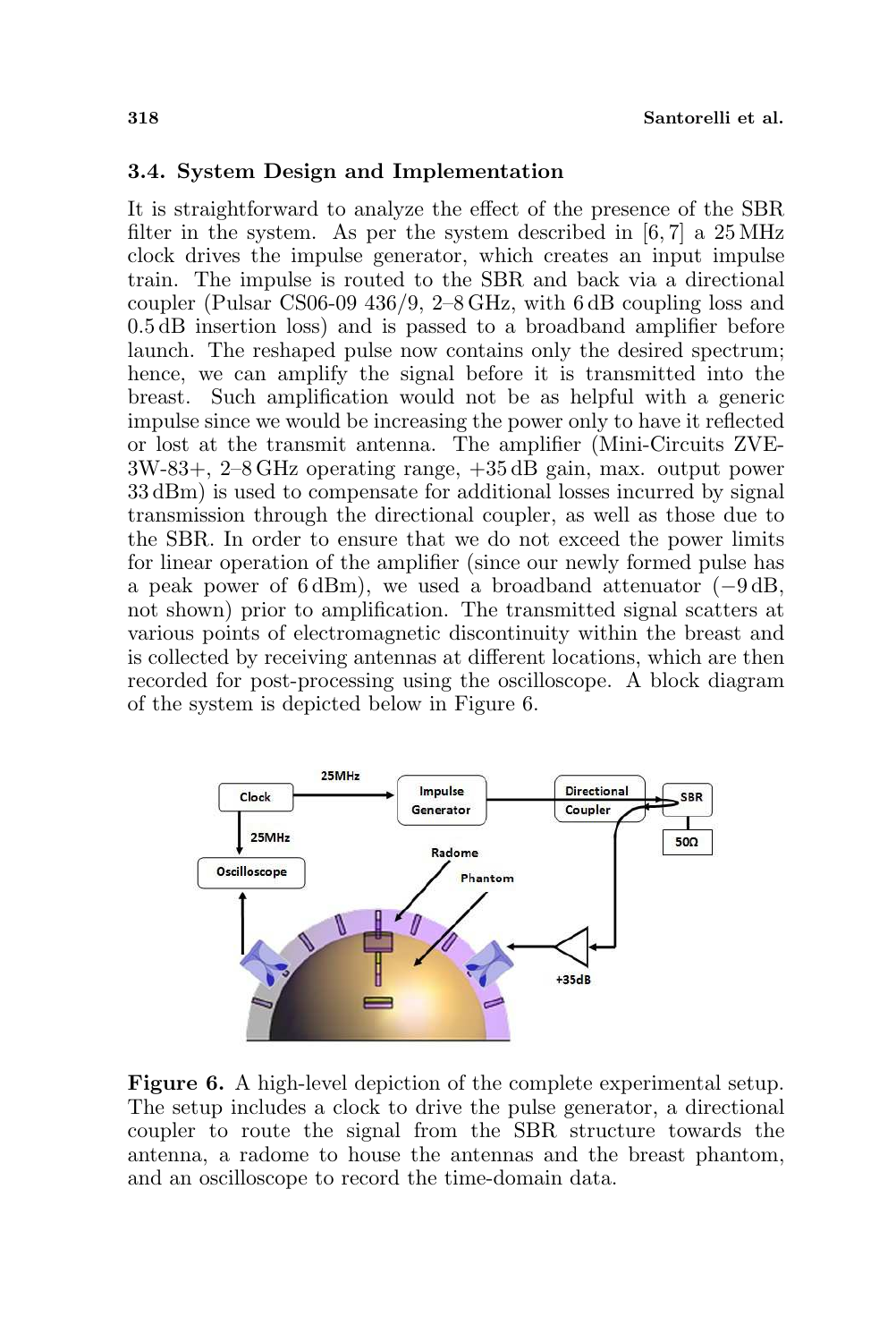

Figure 7. A comparison of the initial pulse created by the impulse generator and the newly created band-limited pulse in the both (a) the time- and (b) frequency-domain. The amplitude of the time-domain pulses have been normalized to the maximum of the reshaped pulse.

A comparison, in both the time- and frequency-domain, between the original pulse from the impulse generator and the SBR-shaped band-limited pulse is shown in Figure 7. The pulse has been transformed from a 70 ps DC-centric impulse to an AC pulse. The filtering of the DC content could have been left to the antenna, with two serious drawbacks: i) too much low-frequency content will continue to be transmitted, confounding results due to the aforementioned "multiple echoing" effects, and ii) by pre-shaping the pulse it can be subsequently and usefully amplified before transmitting it into the breast without exacerbating the echoing effect. In Figure 7, the amplitudes of the pulses have been normalized to the maximum of the reshaped pulse after amplification. Despite the fact that the reshaped pulse has been significantly amplified, because of insertion losses of the added SBR circuitry the peak voltage of both pulses is of the same order. There is an approximate 5 ns delay between the two pulses; this delay is due to the propagation delay from the extra cables and pulse-shaping circuitry (directional coupler, SBR, amplifier).

The majority of the power of the unshaped impulse is in the low frequency range with decreasing power as the frequency is increased. It is due to this power concentration in the low frequency range that despite poor antenna performance (at frequencies below 2 GHz) a significant portion of these unwanted frequencies are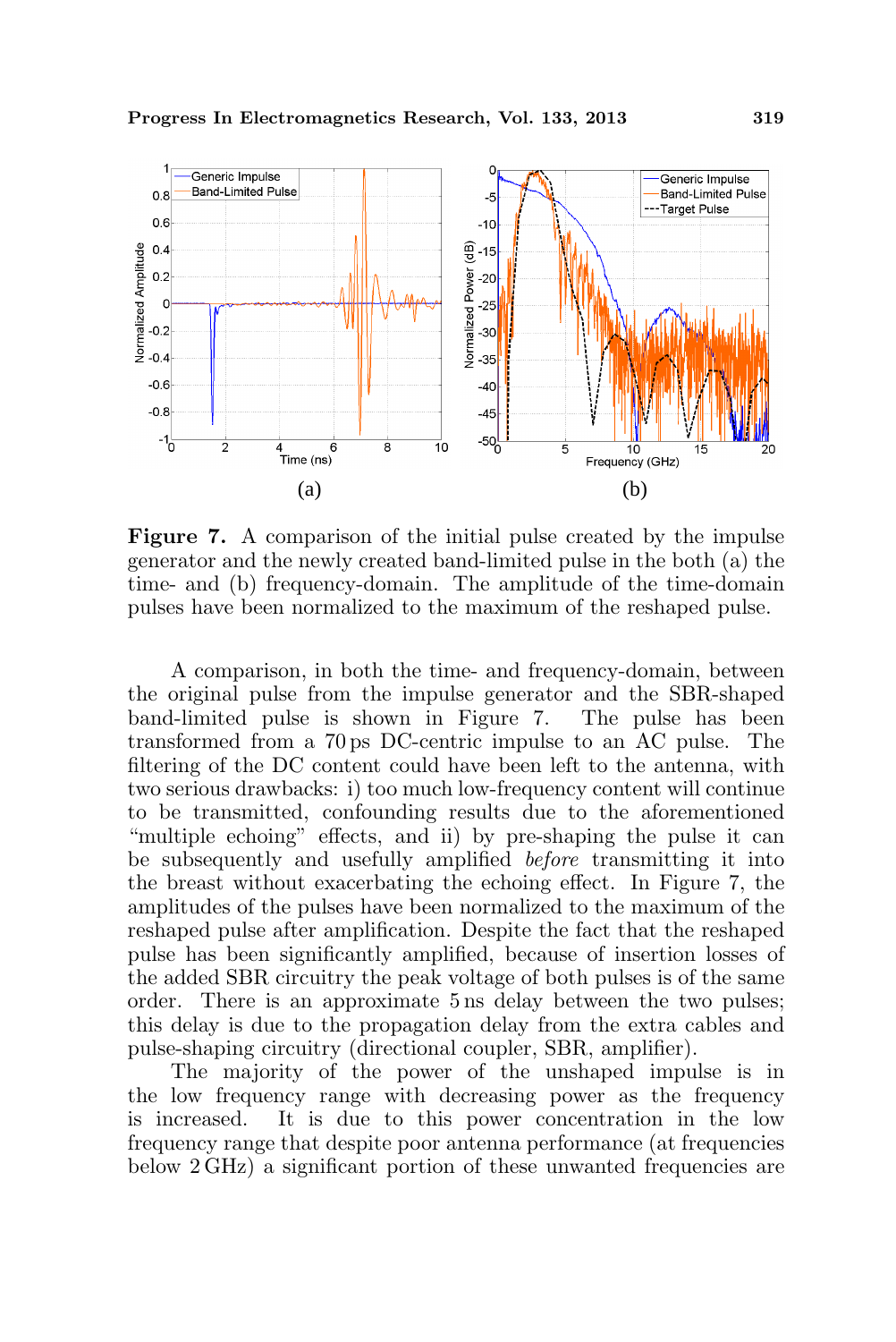transmitted. Figure 7 illustrates both the original and reshaped pulse spectra as generated by a Fourier transformation of their timemeasured waveforms. The plot shows the suppression of the undesired frequencies outside the 2–4 GHz range.

### 4. METHODOLOGY

Each measurement was conducted with a pair of antennas using only one transmitting and one receiving antenna. We concentrate on antennas arranged in a co-polarized manner based on the conclusions presented in [6, 7] that demonstrated improved signal transmission and tumour detection for co-polarized antenna arrangements. Twelve antennas were placed into the co-polarized antenna slots (a labelled diagram of the location of the 12 antenna slots can be seen in Figure 2). We used a set of  $8\times1$  co-axial switches to cycle through the 11 receiving antennas for each transmitting antenna. This allowed us to record a multi-static array of signals comprised of 132 recordings.

In order to extract the tumour response from the recorded data it is necessary to calibrate the experimental system. We made use of a differential measurement technique for calibration of time-domain systems that has been previously proposed in [17, 18]. Specifically, in [17] it was shown that using differential signals collected by comparing past and present scans provides a viable method to monitor the progress of developing tumours. This calibration procedure allowed us to remove signals arising from the effects of antenna coupling (pulse travelling directly between antennas without passing through the breast), reflections arising from the radome wall, and from the background clutter (healthy tissue). Therefore, for each measurement it was necessary to record two sets of signals. The first recording was a measurement of the "healthy" breast phantom serving as a baseline signal. The idea behind this step is that a patient would have an initial scan (or a scan at regular intervals) when they are known to be cancerfree. Future follow-up scans can then be compared to the healthybaseline scan to simplify tumour detection. The second measurement is performed after inserting a tumour phantom into the breast phantom. Changes in the electrical properties within the breast phantoms will impact the received signals and thus an image of the breast can be produced to pinpoint the location of an embedded tumour. The use of the baseline signal as a calibration signal, as opposed to analyzing the received signals directly, allows us to easily assess the effect of the implemented hardware changes without the added complexity of imaging algorithms.

We investigated the performance of the experimental system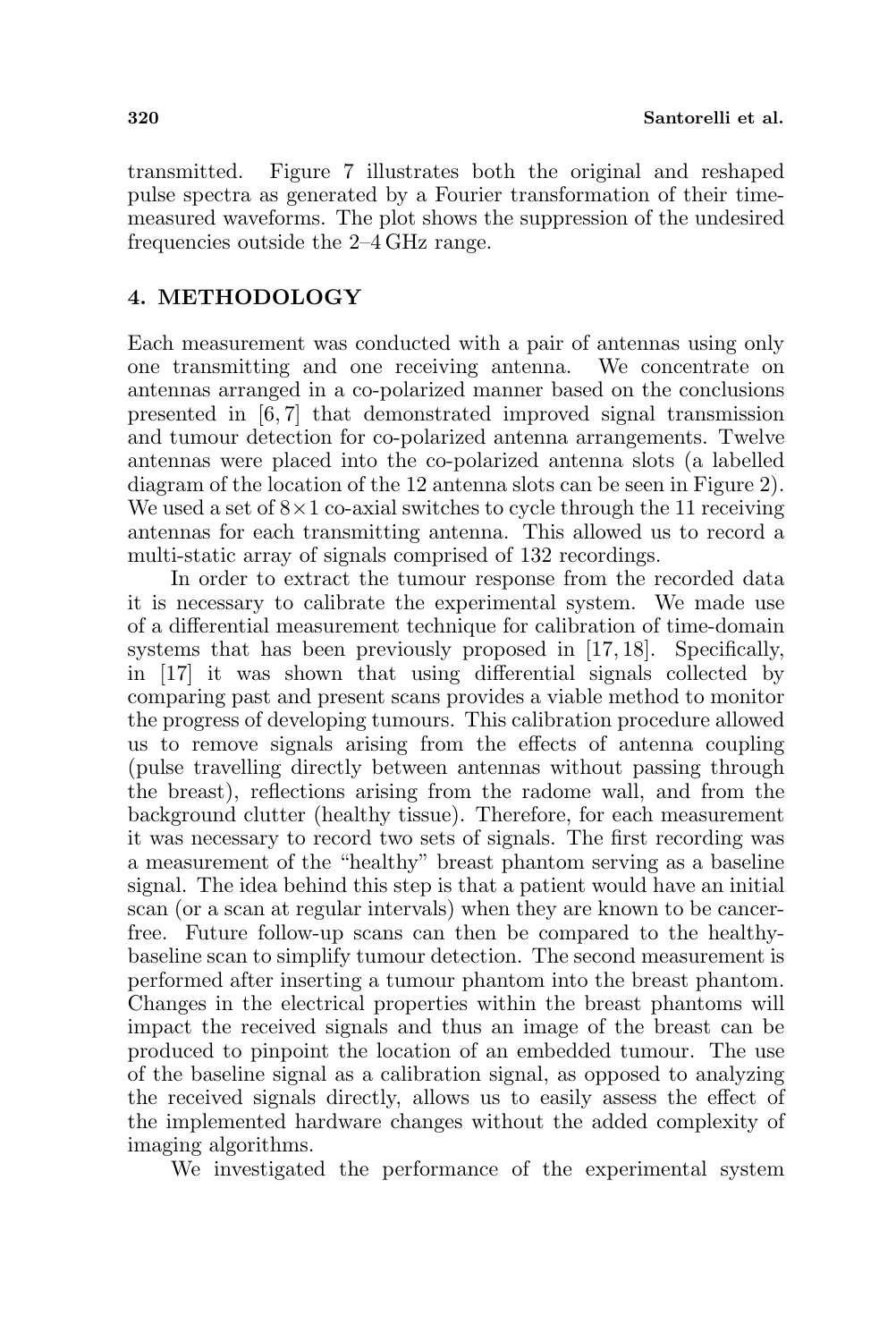with and without the pulse shaping circuitry using irregularly shaped phantoms composed of 100% fat tissue, 60% glandular tissue, 70% glandular tissue, and 80% glandular tissue. This analysis is performed on raw time-domain data (without creating images) to directly assess the improvement in tumour detection due to the SBR pulse-shaping scheme. For each of the heterogeneous breast phantoms, composed of adipose and glandular tissue, a 2-mm skin layer surrounds the breast phantom. Following the procedure in [12], we created a spherical tumour phantom of 1 cm radius that was inserted into the breast phantom at a distance of 3.5 cm from the radome wall.

Following the aforementioned preliminary analysis we proceeded to contrast the two systems using reconstructed images of the breast phantoms. Using already developed imaging algorithms, we demonstrate here that use of the reshaped pulse greatly improves the localisation and identification of the tumour. In order to contrast the performance of the two systems we focus the imaging-based investigation on two homogeneous breast phantoms composed entirely of fatty tissue (one of which is irregularly shaped). We do not yet investigate heterogeneous breast phantoms using imaging techniques since our intent is primarily to verify the impact of the pulse-shaping circuitry.

# 5. RESULTS

We demonstrate that the use of the reshaped pulse improves the computed tumour response signal, defined as the difference between the recorded healthy baseline signal and the recorded signal when the tumour is inserted into the breast phantom. The two signals are time aligned and then subtracted from each other. In this case the healthy baseline signal serves as the ideal calibration signal; it removes both the direct pulse and the early-time response from the radome-breast interface. We make use of the computed tumour response signals in order to reconstruct an image of the breast phantom, and thus identify and localise the presence of the embedded tumour.

# 5.1. Time-domain Analysis

A comparison of the computed tumour response signals for the two systems is shown in Figures 8 and 9. Figure 8 corresponds to a recording made with the realistically-shaped purely adipose phantom, and Figure 9 corresponds to the data gathered from experiments with the 80% glandular content phantom. In both figures, the data corresponds to an antenna arrangement with the two antennas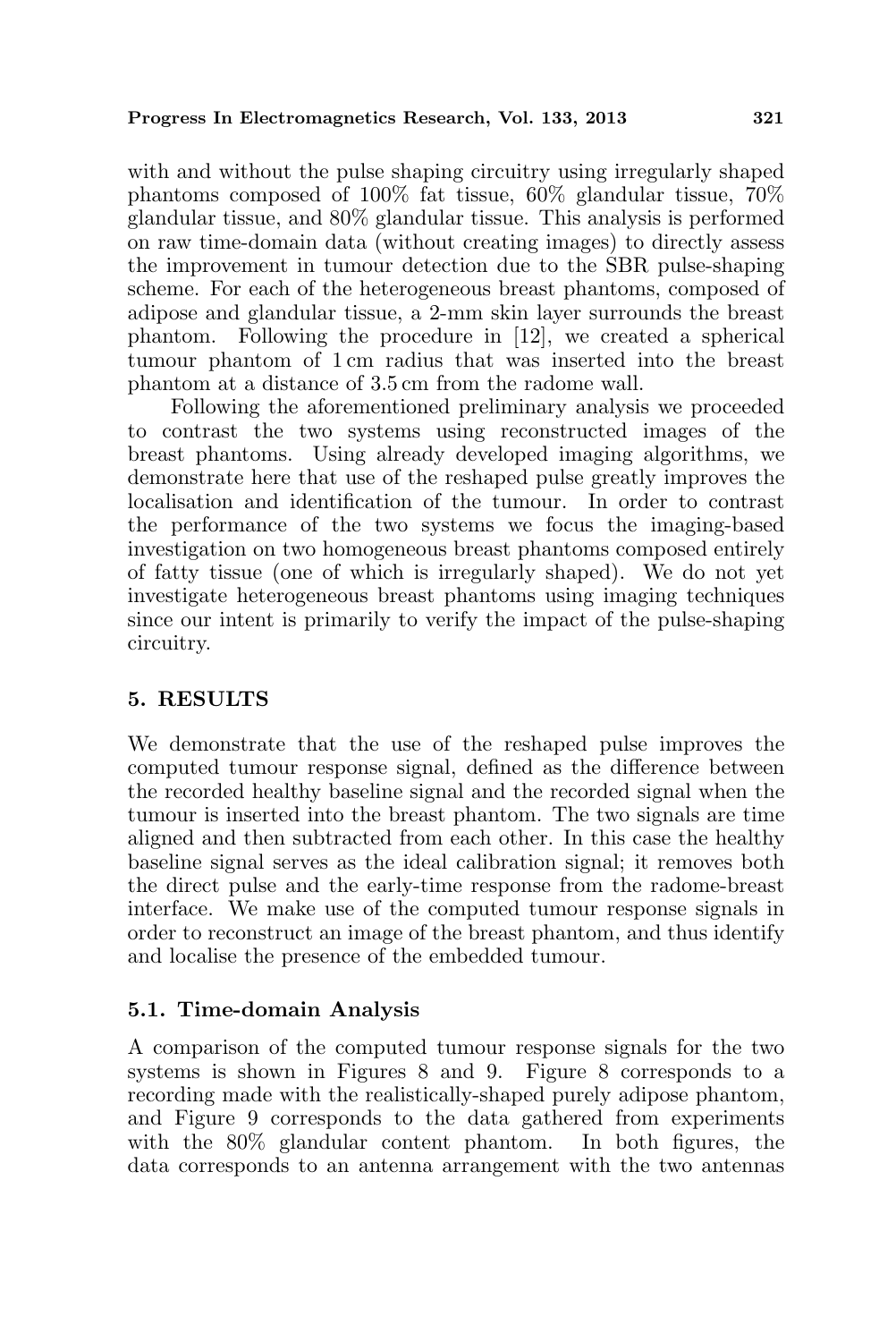

Figure 8. Time-domain comparison of the recorded signal and the tumour response signal for both (a) the original system and (b) the SBR-modified system in the realistically-shaped purely adipose breast phantom.



Figure 9. Time-domain comparison of the recorded signal and the tumour response signal for both (a) the original system and (b) the SBR-modified system in the realistically-shaped 80% gland breast phantom.

on the same side of the radome and stacked on top of each other (transmit antenna in slot 8, receiver in slot 9); we denote this antenna arrangement as a reflection scenario, the received signals correspond to those that have been reflected from the breast phantom and the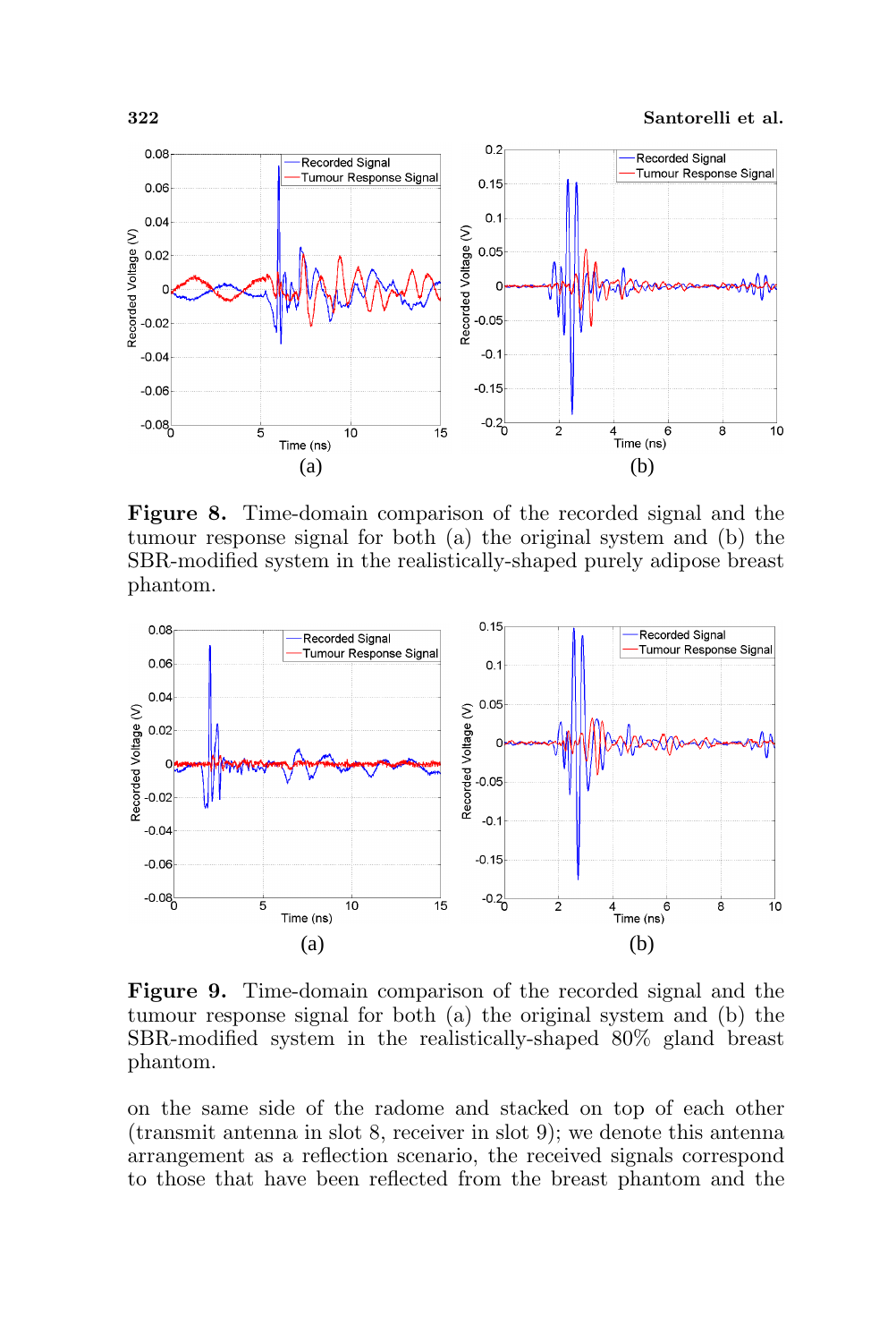embedded tumour. In each figure we compare the results from using the generic and SBR-shaped pulses. Additionally, each respective plot contains two signals, i) the recorded signal representing the measurement when the tumour is embedded in the breast phantom, shown in blue, and ii) the tumour response signal (with the baseline measurement subtracted), shown in red.

The delay between the peak of the tumour response signal and the peak of the recorded measurement demonstrates that our calibration procedure is successful in removing the early-time response due to the direct pulse and the interface between the radome wall and the breast phantom. The time delay between the peak of the direct pulse and the peak of the tumour response signal can be defined as:

$$
\tau = \frac{x_0 \sqrt{\varepsilon_r}}{c},\tag{1}
$$

where c is the speed of light,  $\varepsilon_r$  is the relative permittivity of the breast phantom, and  $x_0$  is the difference in the path-length travelled between the direct pulse and the signal reflecting off of the surface of the tumour. The anticipated time delay can be computed for both the purely adipose and 80% glandular phantom, using weightedaverage relative permittivity values leading to  $\varepsilon_r = 9$  and  $\varepsilon_r = 1$ 40.4 [19] for each respective phantom, resulting in delays of 580 ps and 1.16 ns, respectively. These delays represent theoretical minimum and maximum bounds for the tumour position and phantom compositions used here.

An additional benefit of using the SBR-shaped pulse is that the recorded signal is easily localised in time, which is in stark contrast to the signal resulting from use of the generic impulse generator (whose pulse shape has become distorted upon transmission with multiple echoes), as can be seen in Figures 8 and 9. This allows us to easily locate and identify the tumour response signal, and thus verify whether the delay between the peaks of the tumour response and the recorded signal agrees with the theoretical values.

From the plots in Figures 8 and 9, we can compute the delay between the direct pulse and the tumour response signal for the SBRmodified system to be 625 ps and 850 ps for the  $100\%$  fat and 80% gland phantom, respectively. These values fall well within the expected range of time delays, as: i) these delays are dependent on the tissues found along the path between the transmitting and the receiving antennas, and ii) phantoms are heterogeneous (all paths through an 80% gland phantom will not necessarily contain this percentage of glandular tissue). Due to the poorly defined signal shape for the original system, there is poor temporal resolution due to low frequency content which makes the signal appear to have a ringing tail, and it was impossible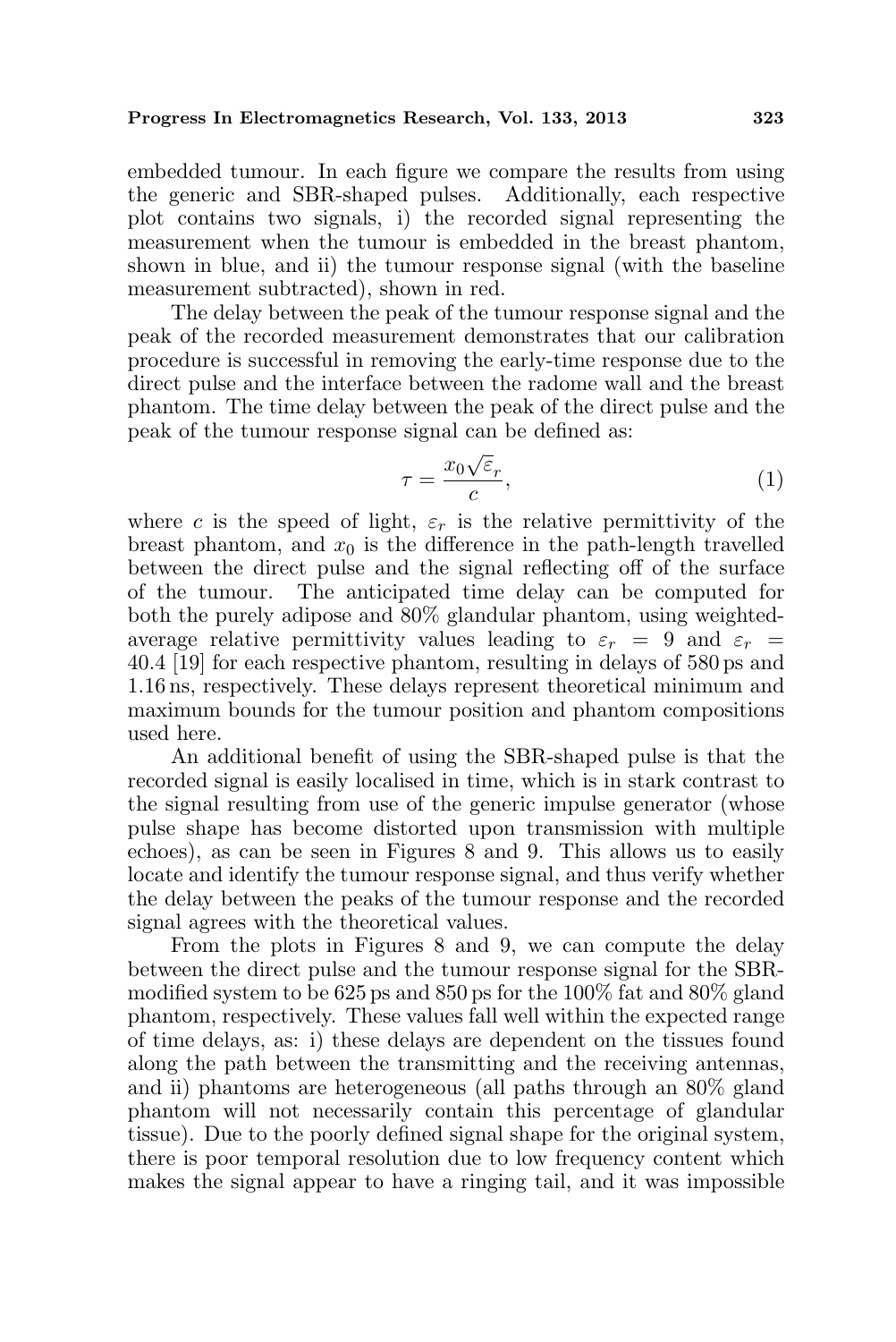|             | Tumour Response [mV] |                 |                  |
|-------------|----------------------|-----------------|------------------|
|             | <b>SBR-System</b>    | Original-System | Improvement [mV] |
| $100\%$ Fat | 54.8                 | 22.0            | 32.8             |
| 60% Gland   | 22.8                 | 5.5             | 17.3             |
| 70% Gland   | 40.3                 | 6.9             | 33.4             |
| 80% Gland   | 39.4                 | 6.8             | 32.6             |

Table 1. Peak tumour response comparison.

to obtain an accurate estimate on the time-delay between the direct pulse and the tumour response.

From Figures 8 and 9 it is evident that the use of the reshaped pulse significantly increases both the tumour response signal and the amplitude of the recorded signals. A comparison of the peak tumour response signal for each breast phantom, for each of the two experimental systems, is presented in Table 1. The use of the modified pulse leads to an increase in the tumour response signal in each of the four breast phantoms tested. The use of the SBR-modified system is especially important when attempting to detect the tumour in the highly-complex heterogeneous breast phantoms. For the 60%, 70%, and 80% glandular phantoms, the unshaped pulse has trouble detecting the tumour, as evidenced by the very weak tumour response signal; it is just above the noise floor of the system  $(2 \text{ mV})$ . Using the SBR-shaped pulse, however, allows the tumour to be more easily detected in these more realistic scenarios. In all cases the peak tumour response signal occurs when the antennas are arranged in a reflection scenario.

### 5.2. Tumour Localisation and Identification

The Delay-and-Sum (DAS) algorithm was the first imaging algorithm applied to time-domain data for the reconstruction of an image of the breast [20]. More recently, however, the more robust Delay-Multiply-and-Sum (DMAS) image reconstruction algorithm has been reported [21]. We have applied the DMAS algorithm to the computed tumour response signals in order to produce and compare 3-D images of the interior of the two breast phantoms investigated here.

The images have been normalized to the corresponding global maximum intensity value of the reconstructed data set. This global maximum intensity value, hence forth referred to simply as the global maximum, represents the location of the most prominent EM scatterer, which should be the embedded tumour, and is denoted in the image by the '∗' symbol. It is referred to as the global maximum since it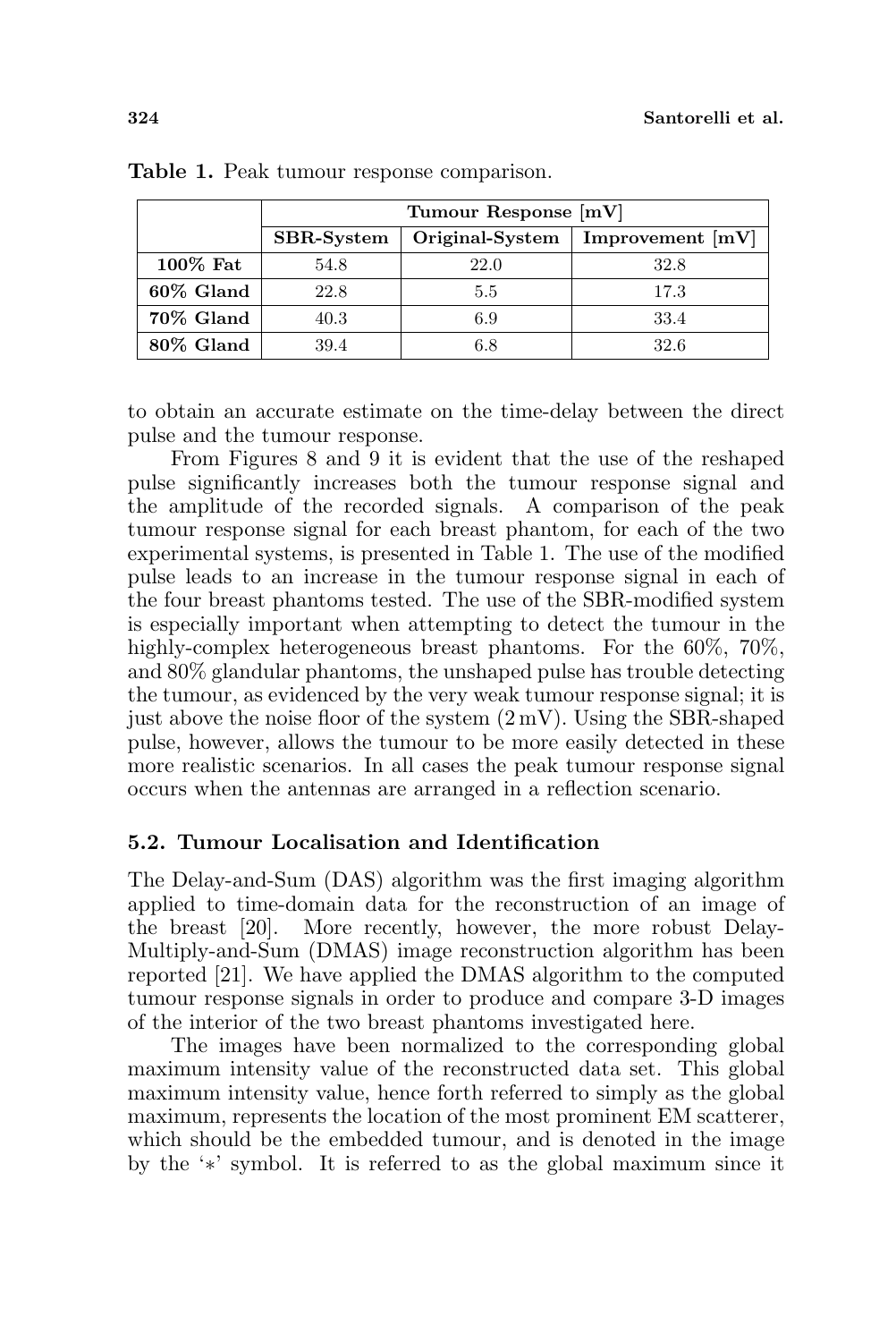

Figure 10. A coronal slice of the reconstructed 3-D image of the hemispherical adipose breast phantom comparing (a) the use of the original system and (b) the new SBR-modified system. The dark red indicates higher intensity values corresponding to stronger EM scatterers. The '∗' denotes the global maximum and the 'o' represents the approximate tumour location based on the insertion of the tumour into the breast phantom.

represents the maximum value across the entire 3-D domain and is not simply the maximum of a single 2-D coronal slice. Within the images, dark red highlights strongly scattered electromagnetic energy, whereas blue indicates less scattering. The tumour location, based on the physical insertion of the tumour, is denoted by the '◦' symbol. The reconstructed image is aligned such that the  $z-y$  plane corresponds to the plane along the chest wall and that the  $x$ -axis is oriented with the depth of the radome (corresponding to the height of the breast phantom). The centre of the image, the origin, corresponds to the centre of the radome.

A coronal slice of the reconstructed 3-D image of the hemispherical adipose breast phantom, for both the generic impulse and SBR-shaped pulse systems, is shown in Figure 10. The coronal slice is taken at the height corresponding to the centre of the embedded tumour, in this case at  $x = 24.5$  mm. From Figure 10, we are able to observe that the use of the SBR shaped pulse greatly improves the resolution of the reconstructed image, and more accurately estimates the tumour size. Furthermore, we note that in the reconstructed image using the reshaped pulse the tumour centre corresponds to the global maximum, as should be expected. In the case of the original pulse, the tumour is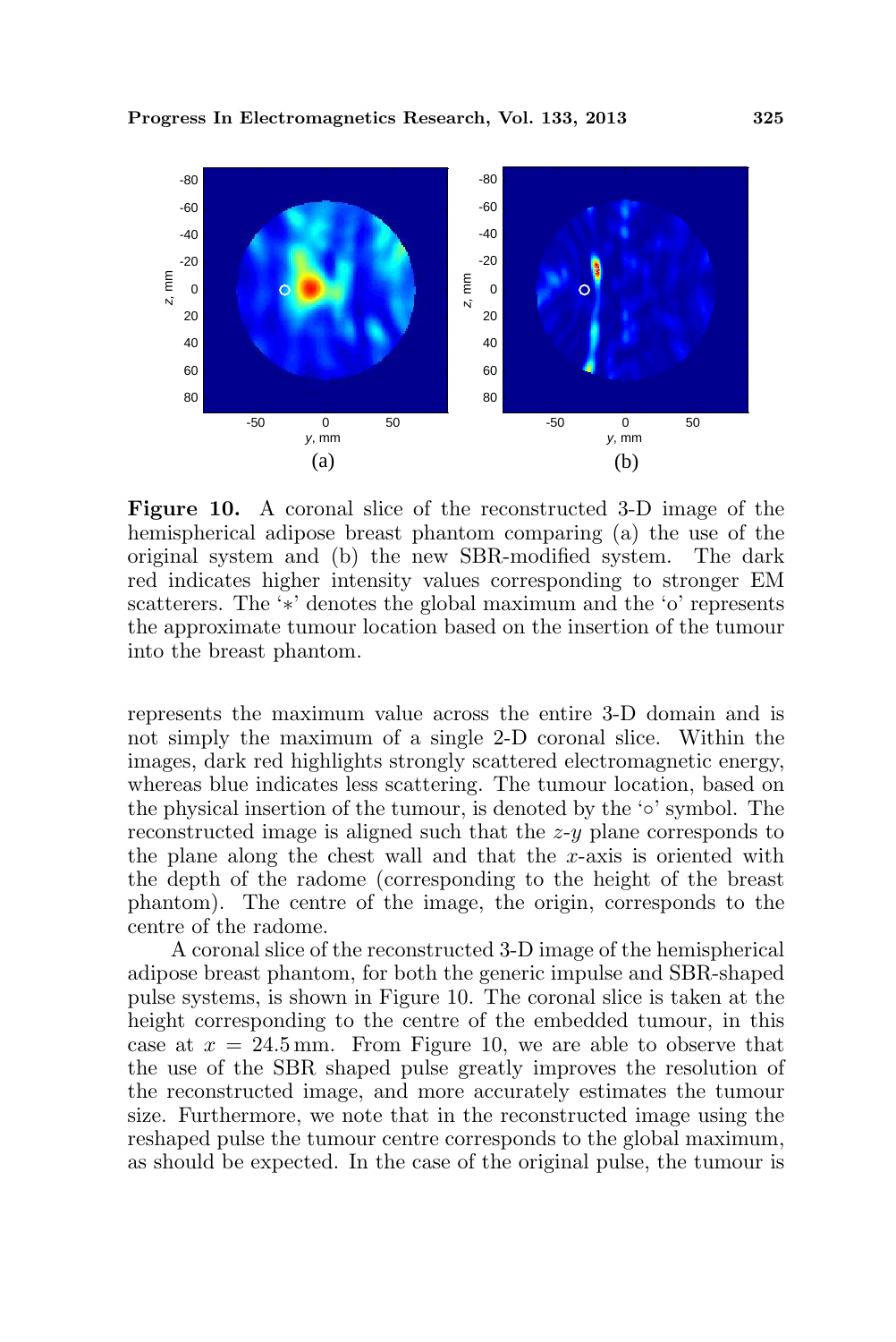

Figure 11. A coronal slice of the reconstructed 3-D image of the realistically-shaped adipose breast phantom comparing (a) the use of the original system and (b) the new SBR-modified system. The dark red indicates higher intensity values corresponding to stronger EM scatterers. The '<sup>\*</sup>' denotes the global maximum and the '∘' represents the approximate tumour location based on the insertion of the tumour into the breast phantom.

not well defined; it appears to be smoothed out over a large region in space, and additionally, unlike with the SBR-shaped pulse, the centre of the reconstructed tumour region does not correspond to the global maximum, suggesting that an artefact at a different depth (i.e., slice) not shown here is the maximum scatterer.

A similar comparison is shown in Figure 11; however, in this case the reconstructed image corresponds to the irregularly shaped adipose breast phantom. We observe that once again the use of the SBR shaped pulse greatly improves the resolution of the image by suppressing the background clutter, more accurately estimating the tumour size and location, and by correctly identifying the tumour as the maximum scatterer (as denoted by the ∗ symbol representing the global maximum of the image).

#### 6. CONCLUSION

We have demonstrated a modified time-domain experimental system for microwave breast cancer detection using a SBR structure for pulse shaping. We are able to reshape a generic impulse from an impulse generator, using a width-modulated microstrip line, to create a pulse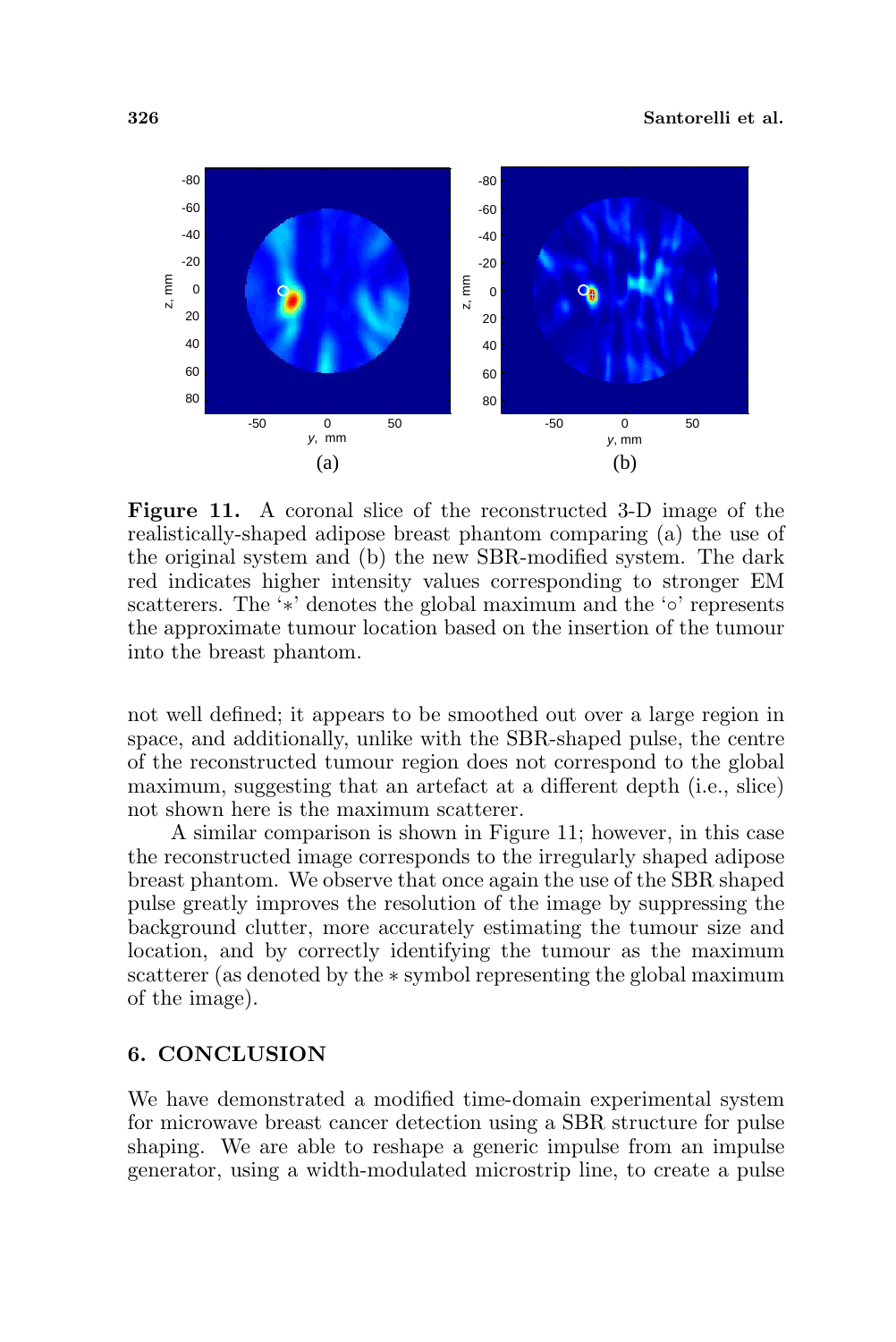#### Progress In Electromagnetics Research, Vol. 133, 2013 327

with a specific frequency profile, and thus of known temporal evolution. This newly designed pulse has been chosen to optimize the performance of several components of our previous time-domain system. This system is low-cost and simple to implement and avoids the need for expensive GHz-range arbitrary pulse instrumentation.

We have demonstrated the integration of this SBR structure into our original time-domain system, and successfully tested the system's tumour detection capabilities using complex heterogeneous and life-like breast phantoms. We demonstrate that the pulse-shaping components improve the signal strength of microwaves transmitted through the breast and increase the tumour response signal. Furthermore, because the SBR-synthesized pulse is compact and of a well-known shape, it is easy to discern and localise, in time, the tumour response signal, allowing us to demonstrate that the measured delays between the peak of the direct pulse and the tumour response correspond to the estimated theoretical values.

Using an existing image reconstruction algorithm we have recreated images of two homogeneous purely adipose breast phantoms with inserted tumours. We have shown that the use of the SBRshaped pulse significantly increases the resolution of these images, and successfully detects and localizes the tumour as the most prominent EM scatterer.

## ACKNOWLEDGMENT

The authors are grateful for the funding support by the Natural Sciences and Engineering Research Council of Canada (NSERC), le Fonds québécois de la recherche sur la nature et les technologies (FQRNT), and Partenariat de Recherche Orientée en Microélectronique, Photonique et  $T\acute{e}l\acute{e}communications$  (PROMPT). This work has been also supported by the Spanish Ministerio de Ciencia e Innovación through the project TEC2011-28664-C02-01. M. Chudzik would like also to acknowledge Spanish Ministerio de Educación for her FPU grant. The authors would also like to thank Matthew Lee, an undergraduate student at McGill University, for all his assistance with the experimental software and phantom construction.

### REFERENCES

- 1. Canadian Cancer Society, "What is breast cancer?" Aug. 17, 2010, Online Available: http://www.cancer.ca/.
- 2. Fear, E. C., P. M. Meaney, and M. A. Stuchly, "Mi-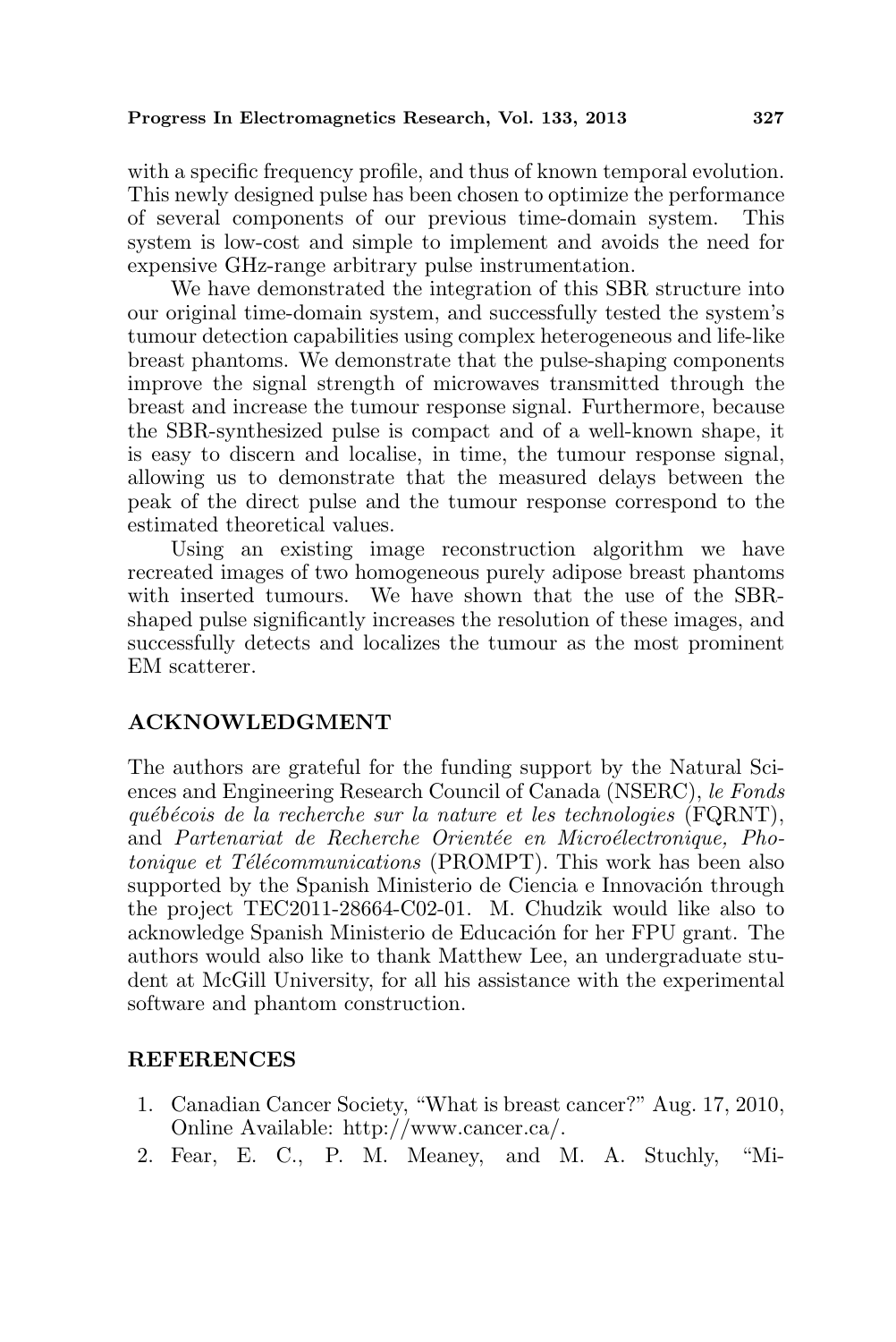crowaves for breast cancer detection?," IEEE Potentials, 12–18, Feb./Mar. 2003.

- 3. Klemm, M., I. J. Craddock, J. A. Leendertz, A. Preece, and R. Benjamin, "Radar-based breast cancer detection using a hemispherical antenna array — Experimental results," IEEE Transactions on Antennas and Propagation, Vol. 57, No. 6, 1692– 1704, Jun. 2009.
- 4. Sill, J. M, and E. C. Fear, "Tissue sensing adaptive radar for breast cancer detection — Experimental investigation of simple tumor models," IEEE Transactions on Microwave Theory and Techniques, Vol. 53, No. 11, 3312–3319, Nov. 2005.
- 5. Xu, L., S. K. Davis, S. C. Hagness, D. W. van der Weide, and B. D. Van Veen, "Microwave imaging via space-time beamforming: Experimental investigation of tumor detection in multilayer breast phantoms," IEEE Transactions on Microwave Theory and Techniques, Vol. 52, No. 8, 1856–1865, Aug. 2004.
- 6. Porter, E., A. Santorelli, M. Coates, and M. Popović, "An experimental system for time-domain microwave breast imaging," Proc. 5th European Conference on Antennas and Propagation (EUCAP 2011), Rome, Italy, Apr. 11–15, 2011.
- 7. Porter, E., A. Santorelli, M. Coates, and M. Popović, "Microwave breast imaging: Time-domain experiments on tissue phantoms," Proc. 2011 IEEE International Symposium on Antennas and Propagation (AP-S 2011), Spokane, Washington, USA, Jul. 3–8, 2011.
- 8. Arnedo, I., M. A. G. Laso, F. Falcone, D. Benito, and T. Lopetegi, "A series solution for the single mode synthesis problem based on the coupled mode theory," IEEE Transactions on Microwave Theory and Techniques, Vol. 56, No. 2, 457–466, Feb. 2008.
- 9. Chudzik, M., I. Arnedo, I. Arregui, A. Lujambio, M. A. G. Laso, D. Benito, and T. Lopetegi, "Synthesis technique for microwave circuits based on inverse scattering: Efficient algorithm implementation and application," International Journal of RF and Microwave Computer-Aided Engineering, Vol. 21, No. 2, 163–174, 2011.
- 10. Arnedo, I., J. D. Schwartz, M. A. G. Laso, T. Lopetegi, D. V. Plant, and J. Azaa, "Passive microwave planar circuits for arbitrary UWB pulse shaping," IEEE Microwave and Wireless Components Letters, Vol. 18, No. 7, 452–454, Jul. 2008.
- 11. IEEE Std C95.1-1999, IEEE Standard for Safety Levels with Respect to Human Exposure to Radio Frequency Electromagnetic Fields, 3 kHz to 300 GHz, IEEE Press, Piscataway, NJ, 1999.